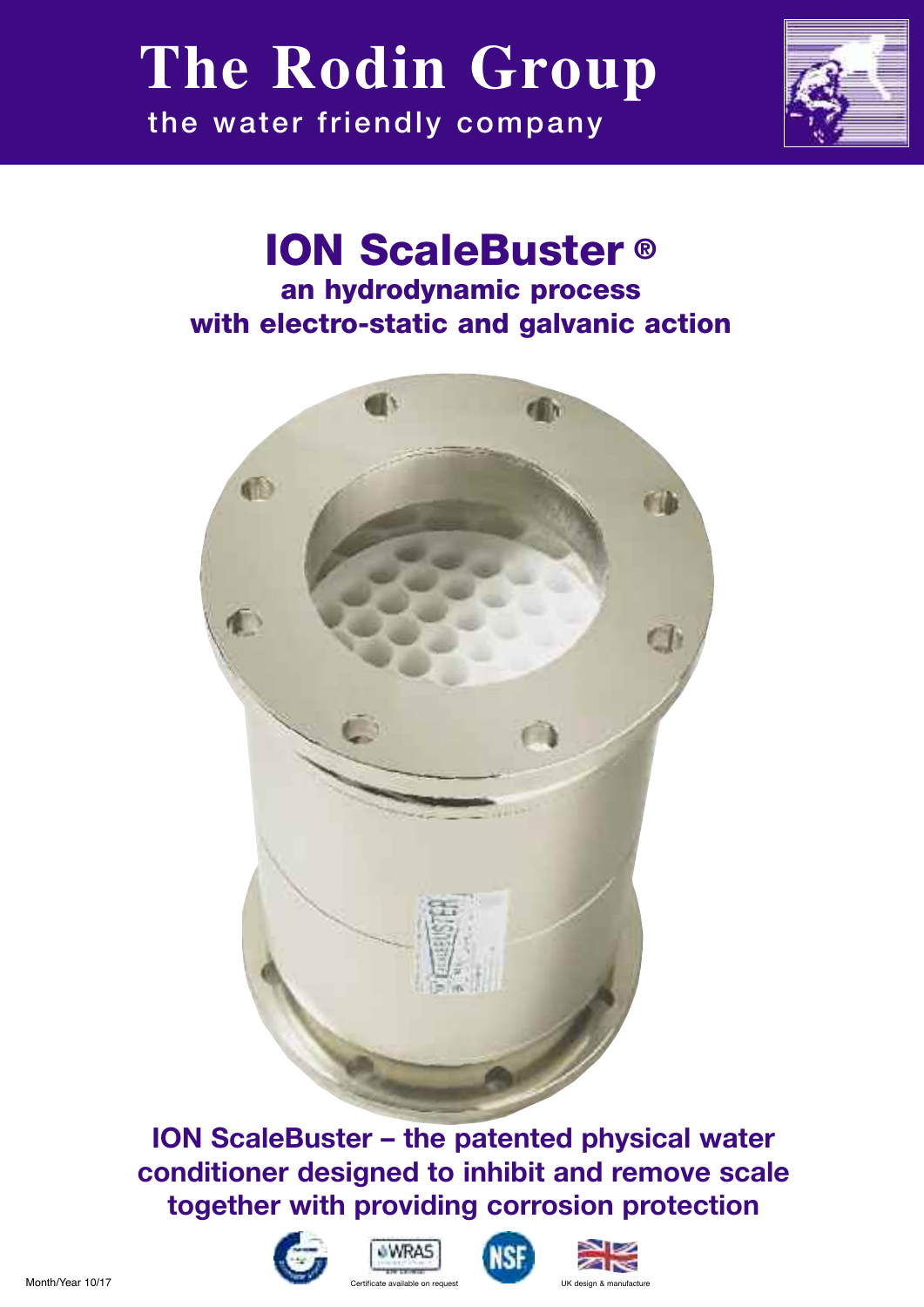## *ION ScaleBuster features and benefits*

**ION ScaleBuster is a physical water conditioner that creates an hydrodynamic process with electro-static and galvanic action. ION ScaleBuster has been installed in industrial, commercial and domestic applications throughout the world for over 25 years.**



- **• Uniquely inhibits and removes limescale in hard water areas, but also reduces corrosion in both hard and soft water areas**
- **• No annual running costs operates without the use of chemicals, magnets or electricity**
- **• Savings in energy and maintenance as the unit is self- cleaning and is 'fit and forget' once installed and earthed correctly**
- **• Maximises heating efficiency**
- **• Extends the operational life of metal pipework and equipment**
- **• Removes the habitat where bacteria grow and hence reduces the risk of Legionella contamination**
- **• Coagulates suspended particles to enhance filtration system efficiency**
- **• Constant water treatment whenever water flows through the unit**
- **• Low internal flow resistance**
- **• Environmentally friendly**
- **• No mechanical moving parts to be replaced**
- **• Compact, easy to install and retro-fit**
- **• Available in all standard pipe sizes from complete water systems to single point protection**
- **• Proven track record installed worldwide**
- **• UK designed and patented product**
- **• Manufactured in the UK at a factory with ISO 9001:2000 certification**
- **• WRAS Approved**

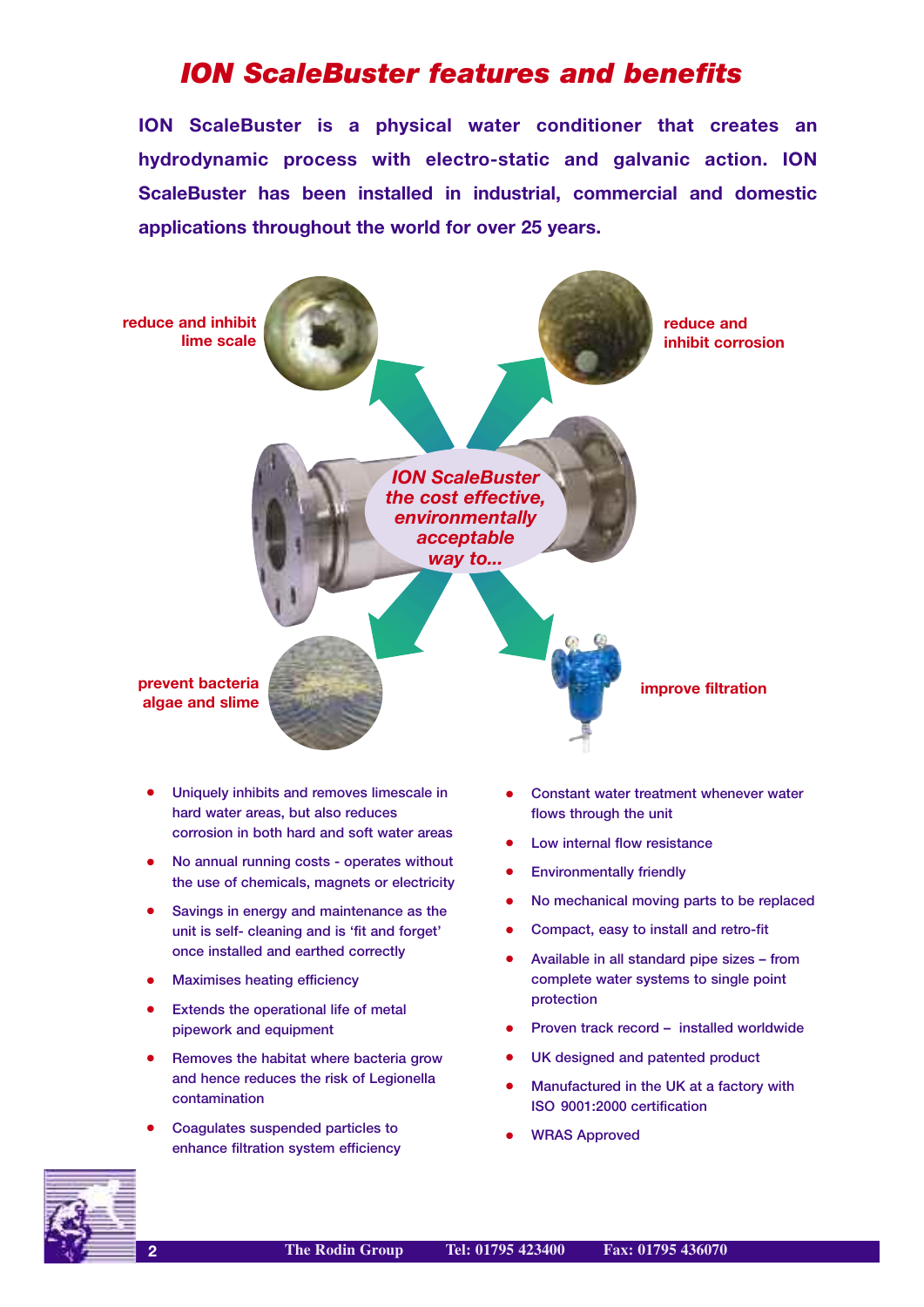## *ION ScaleBuster - the operating principles*

**ION ScaleBuster uses a proven method of physical water treatment technology having been refined over the years into the current patented version. It is a powerful and unique device which both inhibits and removes the formation of scale and corrosion when fitted as part of a new building design or retro-fitted into an existing installation**

**ION ScaleBuster is a UK designed and manufactured product which is environmentally and ecologically friendly.** 

**ION ScaleBuster is providing physical water conditioning around the world in a wide range of applications and varying water qualities.**

**ION ScaleBuster consumes no polluting chemicals or energy once installed**

**ION ScaleBuster generates water turbulence and applies dynamic pressure within it's structure to force the water through the specially designed multi-channel microjet chambers to maximize the surface area of water treatment for a given pipe size**

**As ION ScaleBuster generates its own source of electrical energy, water treatment is continuous whilst there is water flow through the unit. Any variations in water pressure, flow rate, or water hardness are easily handled while performance levels remain consistently high**

**The ION ScaleBuster can be used in a range of water conditions, both potable and non-potable. It can also be applied widely to the protection of manufacturing equipment and within a range of processes**

**ION ScaleBuster is a 'fit and forget' product which is extremely cost effective as there are no ongoing costs of maintenance, power consumption, chemical supplies or parts to purchase and install**

**The ION ScaleBuster range is suitable for use in industrial, commercial and domestic applications. Since 1992 it has been installed extensively throughout the UK in schools, hotels, food processing plant, retailer outlets, sports and leisure complexes, local and national government properties and in a wide range of commercial buildings.**

#### *Before treatment*

Scale will adhere to the system surfaces and corrosion is not controlled

Zinc anode. Unique dry electrical connection producing approx. 1 volt

**Direction of water**

**flow**

Hydrodynamic microjet chamber design.

PTFE dielectric activators. Anti blocking and corrosion proof

> *After treatment* Scale particles are unable to adhere to system surfaces. Corrosion is controlled - further damage is prevented



**Direction of water flow**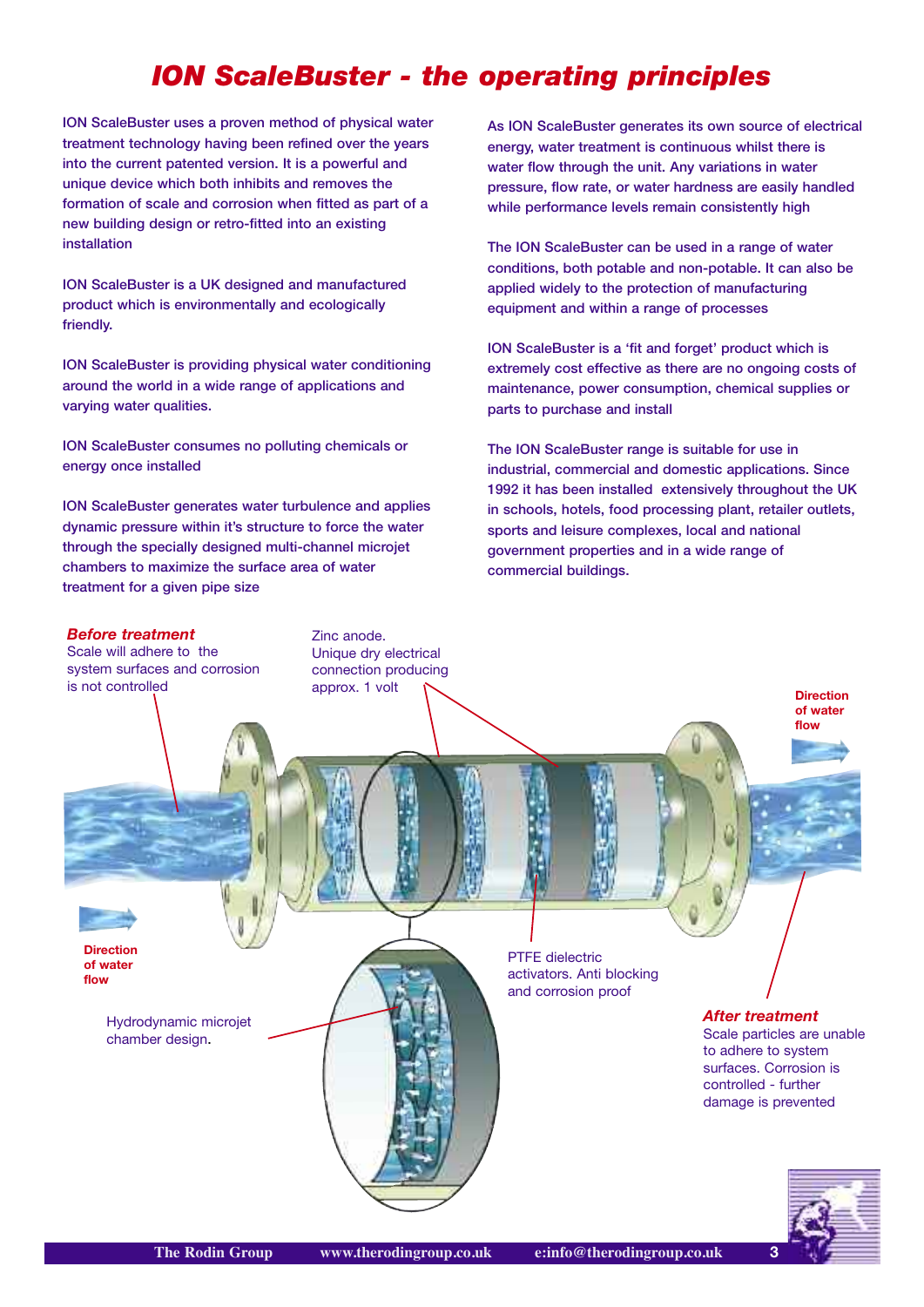## *ION ScaleBuster inhibits and removes limescale*

### *LIMESCALE*

ION ScaleBuster creates a number of separate effects which combine to produce a physical water conditioner that works effectively over a wide range of conditions and water hardnesses.

ION ScaleBuster, through a unique combination of hydrodynamic action, dielectric charge and a large surface of zinc anode, enables the premature precipitation of calcium carbonate into the water stream by breaking down a significant proportion of the bicarbonates.

#### **HYDRODYNAMIC ACTION**

Inside each ION ScaleBuster carefully designed hydrodynamic chambers create microjet turbulence and pressure changes as the water passes through. This effect increases the tendency for water to yield prematurely some of the scale with which it is saturated. Sonic effects created in the water by this hydrodynamic action help to keep the inside of ION ScaleBuster free from fouling due to algae or scale.

#### **DIELECTRIC ACTION**

ION ScaleBuster incorporates a large surface area of PTFE, a dielectric material. When water passes over the surface of the dielectric material, electrical energy is generated. This electrical energy passes harmlessly through the stream of water creating a de-stabilising effect, enabling the premature precipitation of calcium carbonate into the water stream by breaking down a significant proportion of bicarbonates.

#### **ANODIC ACTION**

ION ScaleBuster also contains a large surface area of zinc, which is bonded to the body of the unit by a unique patented dry connection. This ensures that electrical conductivity is not impaired due to the potential build up of corrosion at the point where the zinc anode meets the body of the unit. The electrolytic cell formed by the zinc and the body allows the slow release of zinc ions into the water stream which act as nuclei for scale formation.

#### **REDUCING EXISTING SCALE AND CORROSION**

As a result of concentrating some of the substances that are dissolved within the water, the water becomes less saturated. This in turn enables the less saturated water to start to dissolve existing scale and rust deposits from the walls of pipes and heating appliances. Over a period of time historical deposits that have built up can be flushed from a system.

#### **SCALE AND THE ENVIRONMENT**

ION ScaleBuster is an environmentally sound method for combating hard water scale and corrosion since it uses no power or chemicals and requires no maintenance. It uses the kinetic energy created by the water itself moving through the unit to create the forces and effects to provide the conditioning. Although the zinc is sacrificial as part of the process the levels are sufficiently small that the unit will continue to operate effectively without the need for component replacement.





*Typical problems of scaling.... ...solved with* 





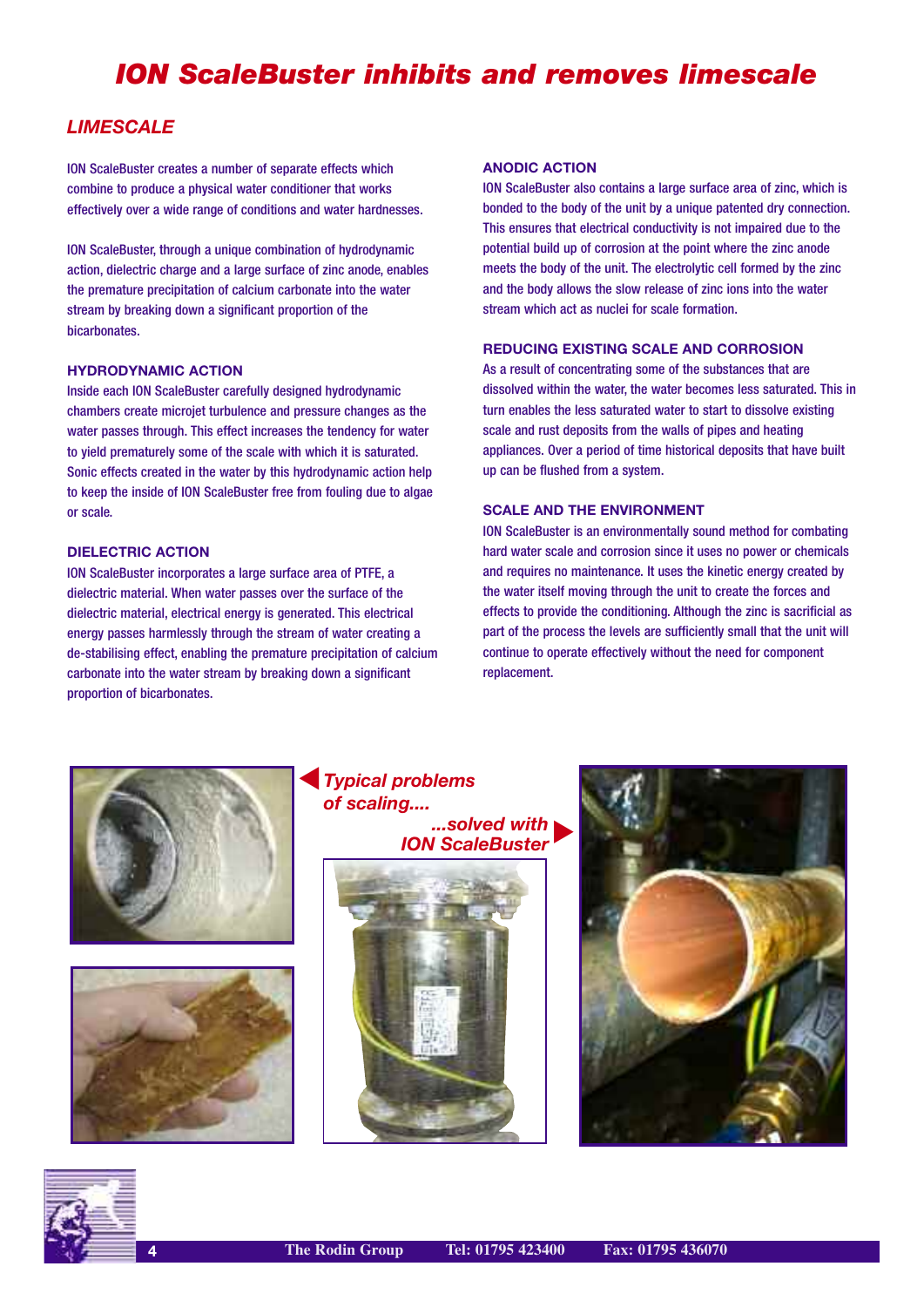## *ION ScaleBuster inhibits and removes corrosion*

### *CORROSION*

#### **THE PROBLEM**

**Corrosion is found in water pipes, water treatment devices and various appliances. Corrosion is also a problem for certain grades of stainless steel and can be of even greater concern for old fashioned, galvanised systems. The cost associated with the refurbishment of pipes, systems and equipment is substantial.**

**Corrosion is the destructive attack of a material by reaction with its environment. Most corrosion is electrochemical in nature hence it follows that electrochemical devices and techniques can be used to inhibit the corrosion process.**

#### **THE SOLUTION**

**The ION ScaleBuster uses a method of action that is electrochemical in nature. The galvanic effects of the special zinc anode offer cathodic protection to pipe-work upstream and downstream of the ION ScaleBuster. The**

#### **KIST - INDEPENDENT CORROSION REPORT**

**KIST, the Korean Institute for Science and Technology carried out work on the changes that took place to the surface of iron pipe within a heating pipeline as a consequence of the installation of a ION ScaleBuster for a period of six months.**

**Prior to the installation the surface of the pipe was examined under an electron microscope where they discovered the surface was coated in irregular shaped iron oxide (rust). Once the ION ScaleBuster had been installed and operated for six months the pipe was reexamined and the rust had changed into regular shaped Magnetite.**

**The magnetite was providing a protective coating to the inside of the iron pipe-work reducing discolouration of the water. Used over an extended period of time it will prolong the operational life of systems and pipe-work.**

**zinc anode contributes to the precipitating effect on negatively charged particles. The zinc ions play an important part in breaking down existing rust and corrosion deposits through interchange with iron-based compounds.**

**The ION ScaleBuster precipitates carbonates from solution, therefore, the water becomes less saturated. It is then slowly able to start dissolving old scale and corrosion encrustation in water systems reducing pressure drops caused by restricted flow and saving energy in heating systems and appliances.**

**Once the existing corrosion is cleared, the unique internationally patented design of the ION ScaleBuster prevents further attack in metal systems by forming a passive layer of magnetite (Fe<sub>3</sub>O<sub>4</sub>) on the systems surface.**



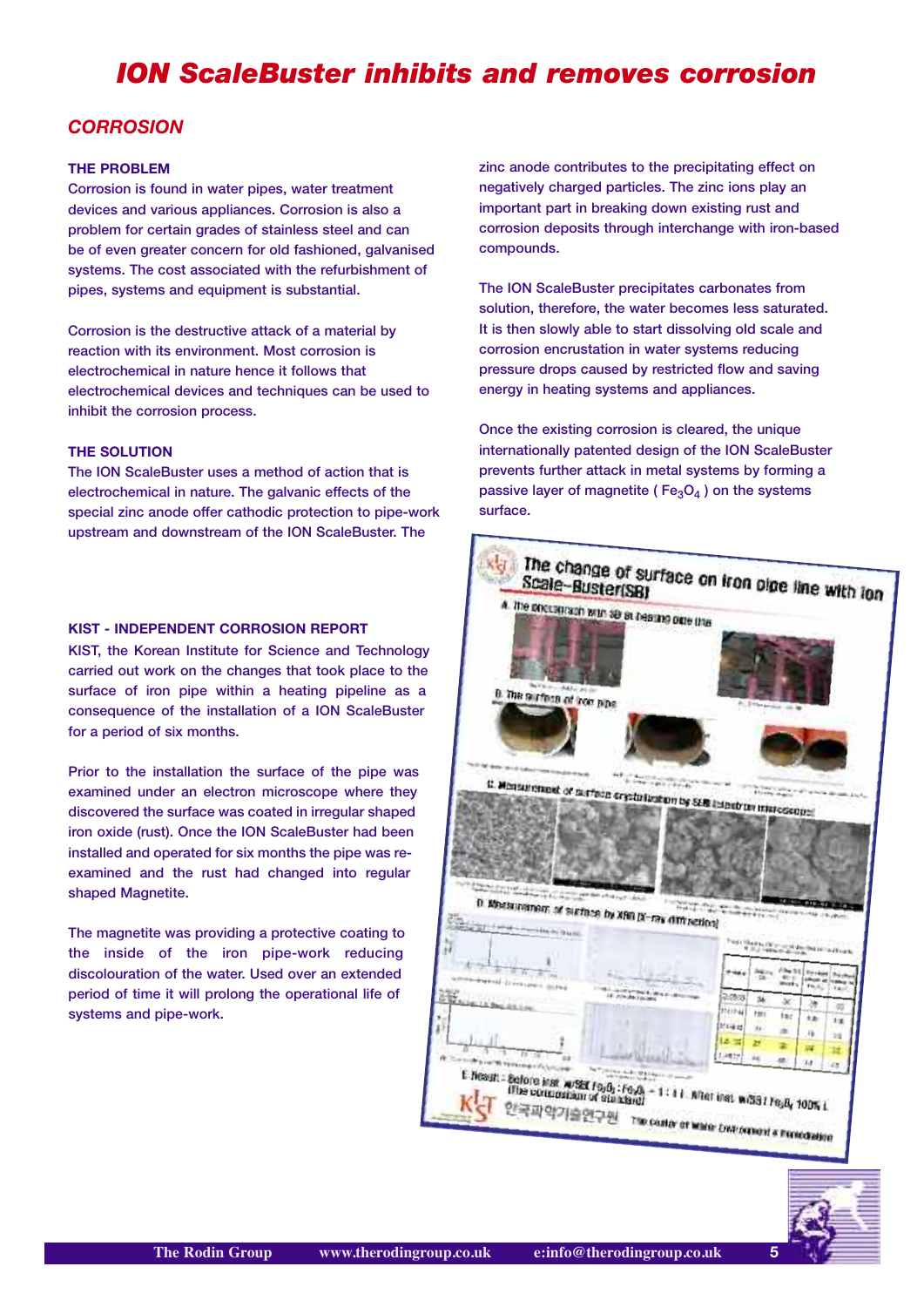## *ION ScaleBuster helps prevent Bacteria, Algae & Slime*

#### *BACTERIA, ALGAE AND SLIME*

**The ION ScaleBuster combines several effects, which help to prevent the environment in which bacteria, algae and slime thrive. The most obvious way in which ION ScaleBuster creates hygienic conditions is by removing hard water scale and corrosion from pipes and heating surfaces. It is a well-known fact that scale provides an excellent breeding habitat for bacteria and the creation of bio-films. Clean smooth surfaces prevent habitats from being established in water systems.** 

**The two effects outlined below are little known, but unique to the patented design of the ION ScaleBuster.**

**The first effect results from the use of dielectric material (PTFE) in specially designed passages and microjet chambers create capacitive effects due to the generation of 'static charge' on the boundary layer of the PTFE. These very large surface areas of PTFE have the effect of neutralizing charged colloidal particles, that until that point are kept in suspension as extremely small particles because they carry a charge. By neutralising these charges, they come out of suspension and flocculate to form larger particles.**

**The second effect is that the presence of a large surface area of zinc anode causes the release of minute amounts of zinc together with oxides of zinc formed at the cathode (in this case metal pipes and vessels). These also act as coagulants as well as acting as nuclei to initiate the formation of large particles.**

**The creation of floc has two key benefits that contribute to preventing the growth of bacteria. Firstly the floc absorbs nutrients within the water that are vital for bacteria to thrive and multiply. Secondly by forming larger particles filtration can be used to remove the particles from the water altogether.**

**ION ScaleBuster has many applications including:**

- **• central heating systems and chiller units**
- **• hot/cold water systems**
- **• protection of production processes**

**It can also be used to pre-treat irrigation water in ponds and reservoirs to avoid contamination by algae and slime where nutrients are needed to propagate.**

**before treatmen** 

### *ION SCALEBUSTER IMPROVES FILTRATION*

**ION ScaleBuster's principle effect on hard water is to precipitate greatly enlarged particles within the water stream.**

**ION ScaleBuster begins by creating calcium carbonate and corrosion particles that coagulate with the organics creating larger particles. These larger particles can be extracted from the water flow by a filtration system.** 

**ION ScaleBuster can also help enhance the existing method of chemical dosing, as the water in the system is kept cleaner, therefore, reducing the quantity of chemicals and extend regenerative systems.**

#### **LASER PARTICLE ANALYSIS**



**The ION ScaleBuster was tested by the GALAI CIS 100 Computerised Inspection System back on the 18th August 1993. The results supplied by GALAI demonstrated the formation of Large Particle formation. Only the ION ScaleBuster with its patented ION Active Anode in**

> **combination with the Dielectric PTFE turbulence chambers shows these positive results.**



**after treatment**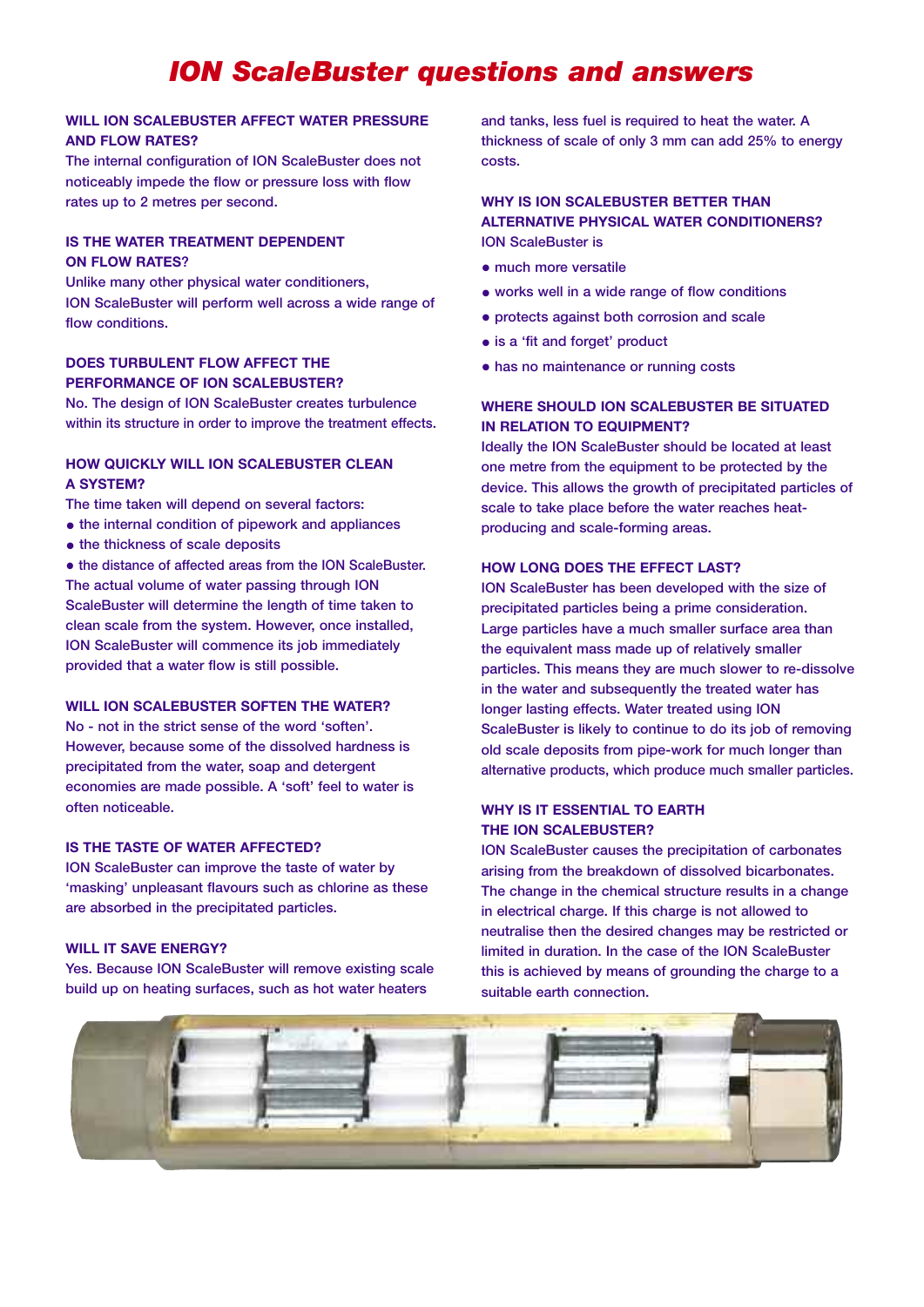## *ION ScaleBuster range*

### *Industrial Range*

| <b>MODEL</b>      | PIPE SIZE |     | <b>O/A LENGTH-A</b> | <b>FLANGE DIA-B</b> | <b>BOLT CIRCLE DIA-C*</b> | <b>NETT WEIGHT</b> |
|-------------------|-----------|-----|---------------------|---------------------|---------------------------|--------------------|
|                   | mm        | in. | mm                  | mm                  | mm                        | kg                 |
| ISBN SF 65        | 65        | 2.5 | 445                 | 185                 | 145 $(4 \odot 18)$        | 20.7               |
| ISB SF 75         | 75        | 3   | 445                 | 200                 | 160 $(8 \text{ } @ 18)$   | 29                 |
| <b>ISB SF 100</b> | 100       | 4   | 445                 | 220                 | 180 (8 @ 18)              | 46                 |
| <b>ISB SF 125</b> | 125       | 5   | 445                 | 250                 | 210(8@18)                 | 54                 |
| <b>ISB SF 150</b> | 150       | 6   | 520                 | 285                 | 240 (8 @ 22)              | 84                 |
| <b>ISB SF 200</b> | 200       | 8   | 520                 | 340                 | 295 (12 @ 22)             | 96                 |



\*Number of bolt holes and diameter.

ISO Spec. 7005.3 - PN 16

**Building Information Modelling (BIM) files can be downloaded from our website at www.therodingroup.co.uk**

### *Commercial Range*

| <b>MODEL</b>    | mm | PIPE SIZE<br>in. |               | <b>CONNECTION</b><br><b>SIZE BSP</b> | <b>O/A LENGTH</b><br>mm | O/A DIA.<br>mm | <b>NETT WEIGHT</b><br>kg |
|-----------------|----|------------------|---------------|--------------------------------------|-------------------------|----------------|--------------------------|
| ISB DN 15       | 15 | 1/2              | 1/2 in.       | female                               | 120                     | 25             | 0.3                      |
| ISB DN 20       | 20 | 3/4              | $3/4$ in.     | female                               | 157                     | 33             | 0.6                      |
| ISB C 20        | 20 | 3/4              |               | $3/4$ in. female                     | 260                     | 44             | 2.2                      |
| <b>ISB C 25</b> | 25 |                  | 1in.          | female                               | 300                     | 57             | 3.4                      |
| ISB C 32        | 35 | 11/4             | $1^{1/4}$ in. | female                               | 330                     | 64             | 4.4                      |
| ISB C 40        | 40 | 11/2             | $1^{1/2}$ in. | female                               | 360                     | 69             | 5.5                      |
| <b>ISB C 50</b> | 50 | 2                | 2 in.         | female                               | 390                     | 87             | 9.0                      |





## *Low Flow Range*

| <b>MODEL</b>        | <b>MAXIMUM FLOW RATE</b><br>PER SECOND (L) | <b>CONNECTION</b><br><b>SIZE BSP</b> | <b>O/A LENGTH</b><br>mm | <b>NET WEIGHT</b><br>kg | <b>TYPICAL APPLICATIONS</b><br>(Examples) |
|---------------------|--------------------------------------------|--------------------------------------|-------------------------|-------------------------|-------------------------------------------|
| ISB D <sub>03</sub> | 0.03                                       | $1/2$ in. female                     | 100                     | 0.2                     | <b>Humidifiers</b><br>Combi/Steam ovens   |
| ISB D 06            | 0.07                                       | $1/2$ in. female                     | 100                     | 0.2                     | Vending machines<br>Instant water heaters |
| ISB D 07            | 0.15                                       | <sup>1</sup> /2 in. female           | 100                     | 0.2                     | Electric showers                          |



The low flow range is designed specifically for applications where water consumption is signifigantly less than the standard pipe size supplying the appliance. Such products should be used in conjunction with complete building protection.

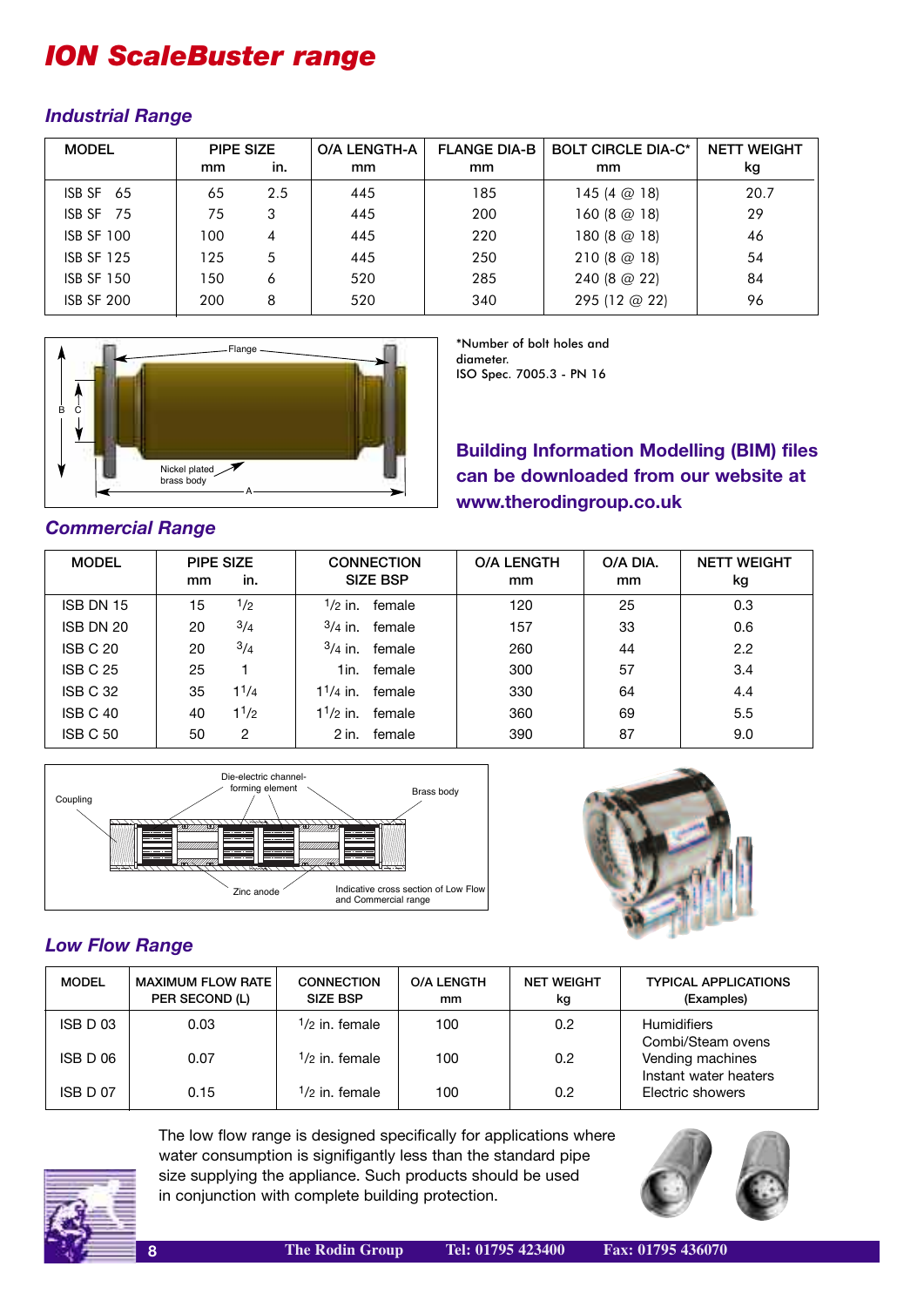## *ION ScaleBuster technical information*

### *Flow Rates*

Optimal flow rates should range between 1 to 2 metres per second and therefore performance is not sensitive to fluctuation in rate of flow or variable water pressures. The body is specifically constructed to compensate for such irregularities. **It is recommended that a unit is selected to match the**

**flow rate** as opposed to pipe size (refer to How to Size ION ScaleBuster on this page).

#### *Installation*

Where water quality is poor, it is recommended that the product be installed vertically to avoid build up of debris. ION ScaleBuster is designed for use in potable water supplies and apart from certain instances, such as central heating and cooling towers, is best installed in the cold water feed supply lines. Earthing is important to the performance of ION ScaleBuster (see page 11).

### *Pipe Sizes*

Our full range of ION ScaleBuster models ranges from 1/2in (15mm) to 8in (200mm). Sizes outside these models can be produced subject to discussion.

### *Specials*

Units required for conditions exceeding those stated above, please contact distributor.

### *Body Material*

#### **Industrial range**

Flanged units are rated at a maximum working pressure of 16 bar. Models with a working pressure of 40 bar are available - details on request. Body and flanges: Nickel plated brass/phosphor bronze to Defence Standard 035 finish.

#### **Commercial and Low Flow range**

Rated at max. 16 bar working pressure. Constructed of: Brass BS 2874 CZ121; Zinc BS 6561; Polytetrafluoroethylene (PTFE) DEF standard AQAP4 MOD approval.

#### *Special Note*

When used in non-potable water applications or in a processing function it may be necessary to have an inline filter prior to ION ScaleBuster and sensitive equipment.

#### *How to size ION ScaleBuster*

- a) Calculate maximum flow rates as per normal procedures - (peak demand)
- b) Estimate likely average flow rate demand
- c) Initially size on b), then calculate pressure loss at peak demand a). If pressure loss (at peak demand) is acceptable you have correctly sized ION ScaleBuster
- d) If peak demand has too high a pressure loss then increase one pipe size until correct balance is achieved.

#### *Warranty*

There is a 10 year manufacturer's warranty when used in potable water (see website). For full conditions contact distributor.

#### *Specification*

The manufacturer reserves the right to change the specification without prior notice. ION ScaleBuster is designed and manufactured in the UK.

#### *Optimal Flow Rates*

Based on 1 to 2 metres per second mean average velocity. For short time periods a flow rate up to 3 metres per second is acceptable.

| <b>Industrial Range</b>                                                                               |                                              |                                                  |                                                                                    |                                        | <b>Commercial Range</b><br><b>Low Flow Range</b>     |                                  |                    |                                       |
|-------------------------------------------------------------------------------------------------------|----------------------------------------------|--------------------------------------------------|------------------------------------------------------------------------------------|----------------------------------------|------------------------------------------------------|----------------------------------|--------------------|---------------------------------------|
| <b>MODEL</b>                                                                                          | <b>SIZE</b><br>in.                           | <b>FLOW RATE</b><br>litres per second            | <b>MODEL</b>                                                                       | <b>SIZE</b><br>in.                     | <b>FLOW RATE</b><br>litres per second                | <b>MODEL</b>                     | <b>SIZE</b><br>in. | <b>FLOW RATE</b><br>litres per second |
| ISB SF 65<br>ISB SF 75<br><b>ISB SF 100</b><br>ISB SF 125 5<br><b>ISB SF 150</b><br><b>ISB SF 200</b> | $2^{1/2}$<br>-3<br>$\overline{4}$<br>6<br>-8 | 6.50<br>9.00<br>16.00<br>25.00<br>34.00<br>68.00 | ISB DN 15<br>ISB DN 20<br>ISB C 20<br>ISB C 25<br>ISB C 32<br>ISB C 40<br>ISB C 50 | 1/2<br>3/4<br>3/4<br>11/4<br>11/2<br>2 | 0.26<br>0.50<br>0.52<br>1.00<br>1.60<br>2.40<br>4.00 | ISB D 03<br>ISB D 06<br>ISB D 07 | 1/2<br>1/2<br>1/2  | 0.03<br>0.07<br>0.15                  |

**Higher flow rates can be achieved. Please refer to pressure loss graphs on page 10**

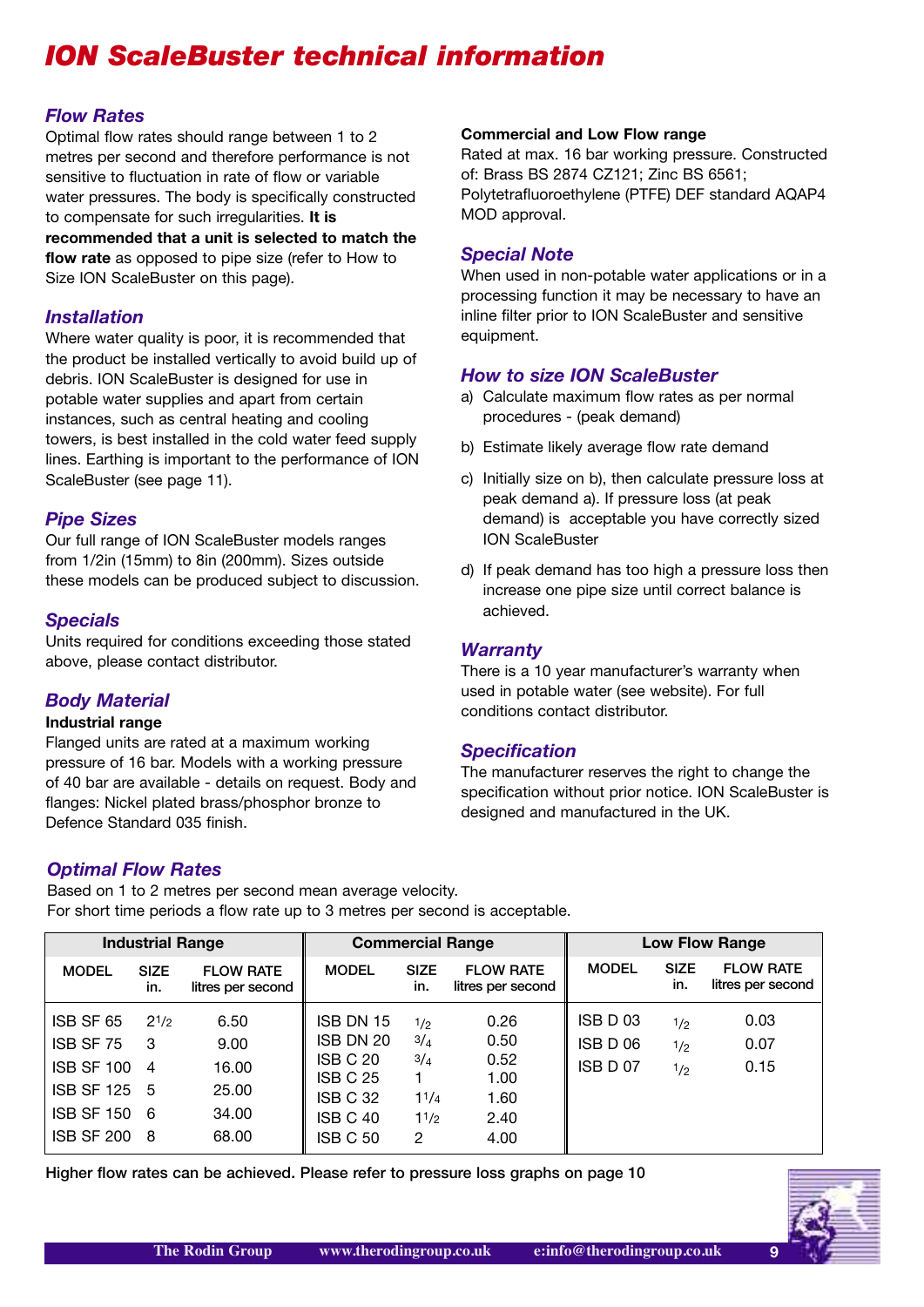## *ION ScaleBuster pressure loss statistics*



#### *Industrial Range*

## *Industrial/Commercial Range*



#### **Flow Rate (Litres per second)**



### *Commercial Range*

## *Metric/imperial comparison chart*

| .0 bar              | 10.0 m | 1000 cm | 100 kpa | 33.00 ft  | 396.00 in. |
|---------------------|--------|---------|---------|-----------|------------|
| 0.1 <sub>bar</sub>  | .0 m   | 100 cm  | 10 kpa  | 3.30 ft   | 39.60 in.  |
| 0.01 <sub>bar</sub> | 1 m    | 10 cm   | kpa     | $0.33$ ft | 3.96 in.   |
|                     |        |         |         |           |            |